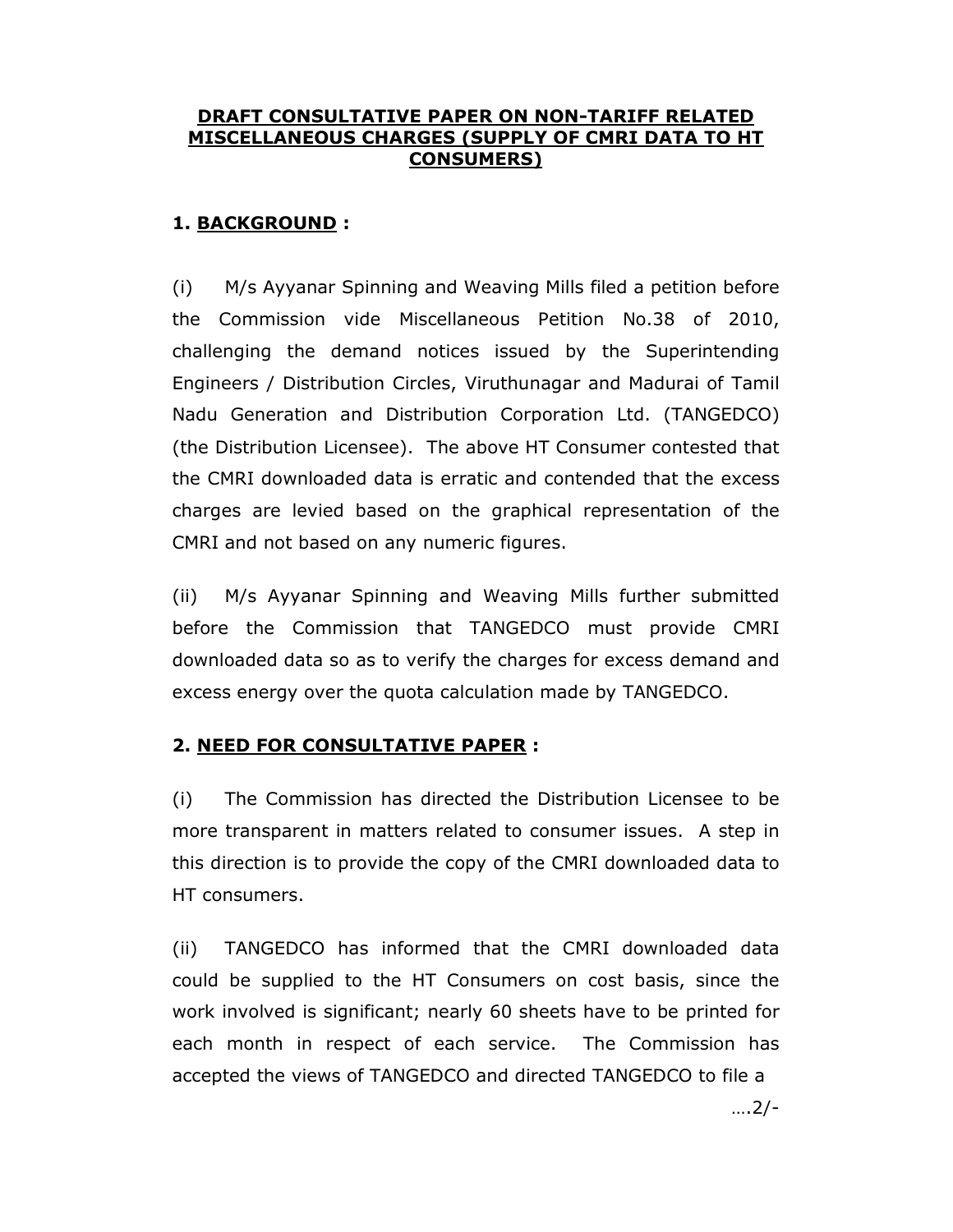petition requesting to fix the rate for supplying CMRI downloaded data to the HT Consumers. Accordingly, TANGEDCO filed a petition before the Commission and prayed to fix Rs.10/- per page and totally Rs.600/- for each month data (odd or even month) may be collected for nearly 60 pages for furnishing the details of both Demand and energy consumed by the consumers.

#### 3. PROVISIONS IN THE ELECTRICITY ACT, 2003 :

 Section 45, 46, 47 and 50 of the Electricity Act, 2003 (Central Act 36 of 2003) empowers the State Commission to fix the charges to the Distribution Licensee to recover the charges / expenditure from the consumer.

#### 4. PROVISIONS IN THE REGULATION/CODE :

The Regulation 5 (11) of Tamil Nadu Electricity Supply Code vide Notification No.TNERC/SC/7/1 dated 21-07-2004 specifies the following :

"(11) Meter Related Charges : Meter rental charges shall be payable by the consumer, unless the consumer elects to purchase a meter, in accordance with the rates as the Commission may fix from time to time for different categories of consumers. The Licensee shall, besides meter rent where payable, collect charges towards changing of meters and boards, testing of meters, testing of installations, inspection charges, etc. at the rates specified by the Commission from time to time".

**5.** Based on the above, the licensee can collect the charges as specified by the Commission.

….3/-